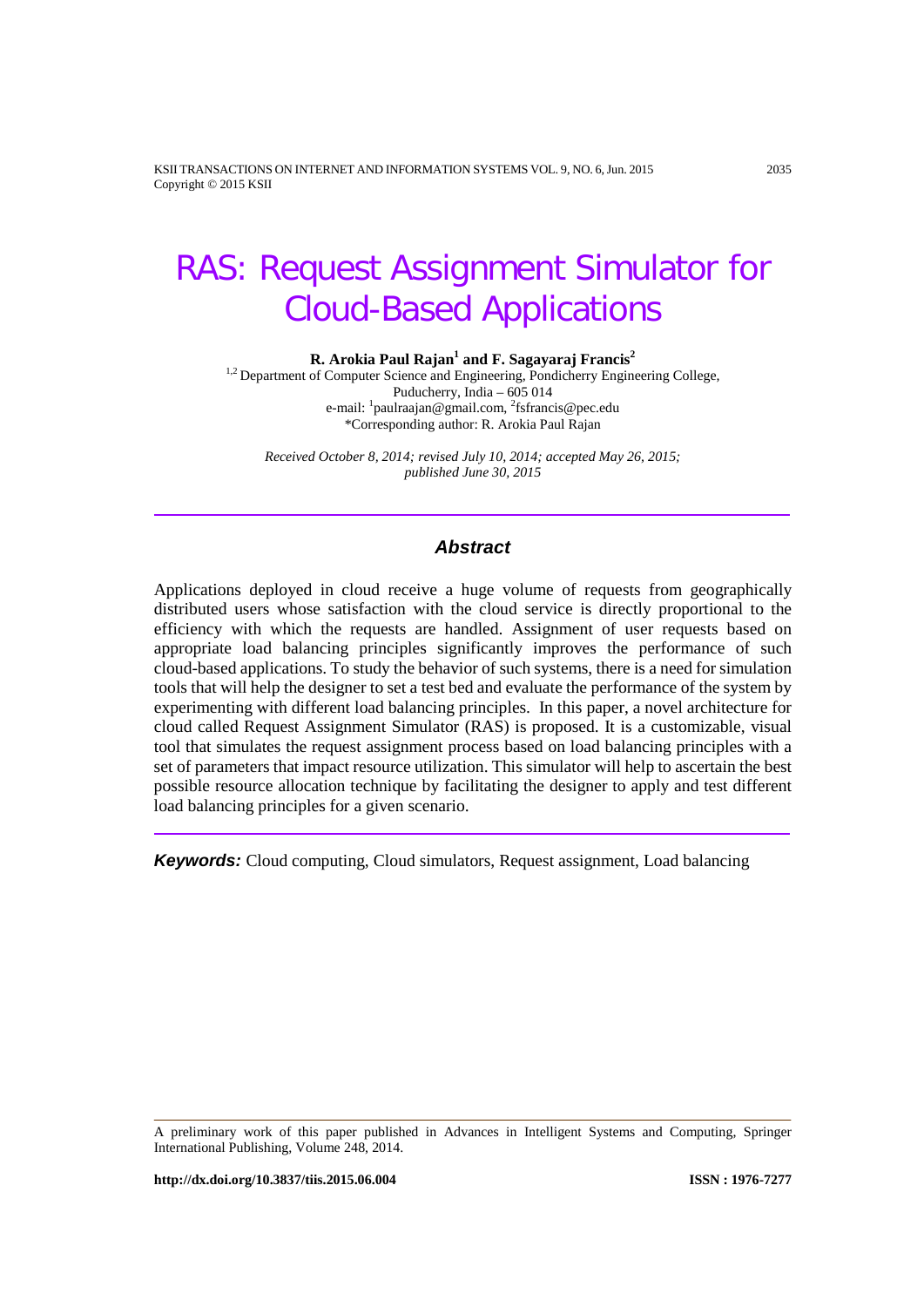## **1. Introduction**

**C**loud computing has become an inevitable impacting paradigm on recent technology evolutions in the IT industry. The cloud computing model turned out to be the way in which Internet applications were developed, delivered, and consumed [1]. In this model, all the resources and services are considered as a utility. These resources are largely distributed, highly scalable, and virtualized for its global users accessing through the Internet. Cloud computing gives the illusion that these resources are limitless and made available on demand. The appealing features from the consumer's viewpoint are that a cloud service does not require any cost upfront and is delivered with a pay as-you-go precept. Cloud services are offered on three levels [2]. At the lowest level, the physical resources are provisioned as services known as Infrastructure as a Service (IaaS). Amazon EC2, which offers its resources as a service, belongs to this category [3]. At the second level, services are offered on a software platform known as Platform as a Service (PaaS). Using this platform, application developers can develop and deploy their applications. Google App Engine provides such services [4]. At the last level, applications are offered as services to customers known as Software as a Service (SaaS). Rackspace offers many SaaS services [5].

Without suitable experimenting methodologies, designing such a computing and delivery model for these kinds of services may end up as a costly risk. Experimenting with the simulated environment and enumerating the alternative solutions will help the designer to make appropriate decisions. The main factors that influence the performance of large-scale distributed environment are the computing elements, network components, and the governing strategies through which they interact with each other. In cloud architectures, there are few policies that decide the way in which requests have been processed and delivered to the user. Service broker policy and load balancing principle in the request scheduling process are the two most important strategies that a cloud application architect has to design [6]. **Fig. 1** presents the locale of request assignment process in cloud architectures.

Based on the selection of service broker policy, the requests are routed to a data center. The objective of a service broker policy is to achieve the maximum rate of utilization of resources or service the maximum number of requests or to minimize response time and computing costs. The load balancing principle determines the best method to assign requests with the servers to achieve the objective policy of the service broker architecture [7]. In reality, it will be very expensive to set up a large-scale distributed platform to test and evaluate such an architectural design policy. Since the designer cannot have control or predict the varying nature of structural components in the real environment, a comprehensive study should be done on the impact of the choice of principle selection. Designing and adopting these strategies will enable higher resource utilization and meeting customers' expectations. It will also strive to achieve maximum service quality with minimum costs.

In this paper, we present a simulation tool called Request Assignment Simulator (RAS) that allows the learner to model, customize, test, and evaluate a use case in cloud architecture. It models the user base, data center controller, and resource manager layers of the cloud architecture. Using this tool, one can create user bases, generate cloudlets, configure the resource and their parameters, opt the load balancing principles, view requests assignment, compute performance, consolidate results, and eventually compare performances. This simulator is designed to represent a generic cloud model which could be extendable to any specific cloud model.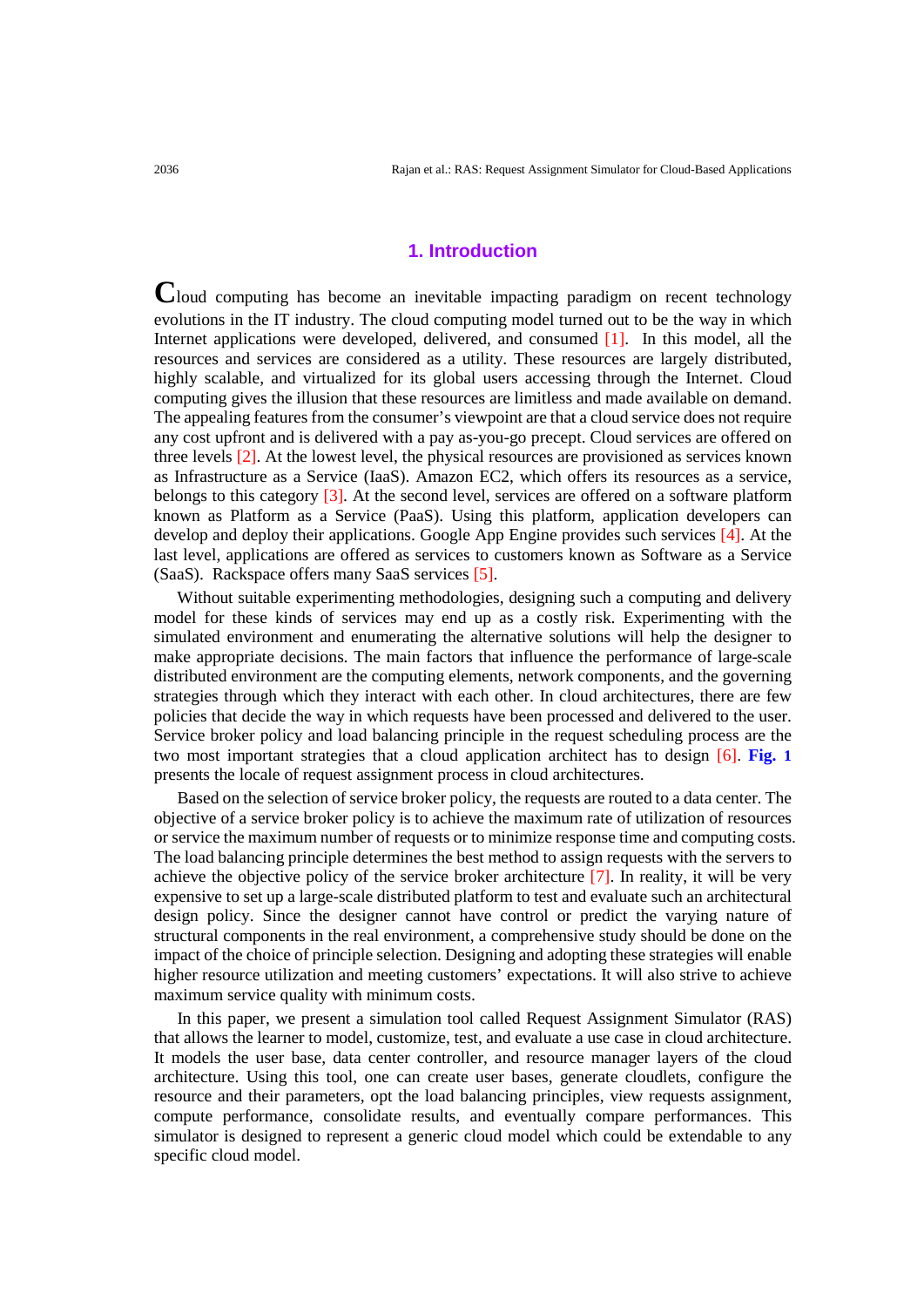

**Fig. 1.** Request assignment in cloud architecture

In this paper, we present a problem scenario and design a solution model and a suitable load balancing principle that effectively performs the requests assignment to compute resources. In order to compare a newly proposed load balancing principle with a few commonly adopted load balancing principles, we designed a visual tool which evolved into a simulator, namely, the Request Assignment Simulator (RAS). The proposed principle is more generic in nature. It can be extendable to any network architecture like p2p, cluster, grid, and cloud, provided the parameters are suitably personalized.

RAS complements the successful cloud simulator in the industry, namely, Cloud Analyst. The models, parameters, and metrics of RAS are compared and justified with Cloud Analyst. We concentrated on designing our tool as a test bed for evaluating some of the successful load balancing principles that are adopted in the cloud. We kept Cloud Analyst as our reference model for deriving the parameters and design principles. RAS computes the response time of the requests and the percentage of the rate of utilization of the compute nodes as the measure for the system's performance.

RAS is developed in .Net framework using C# and MS Access. It can be downloaded from the link: [http://www.paulraajan.blogspot.in](http://www.paulraajan.blogspot.in/)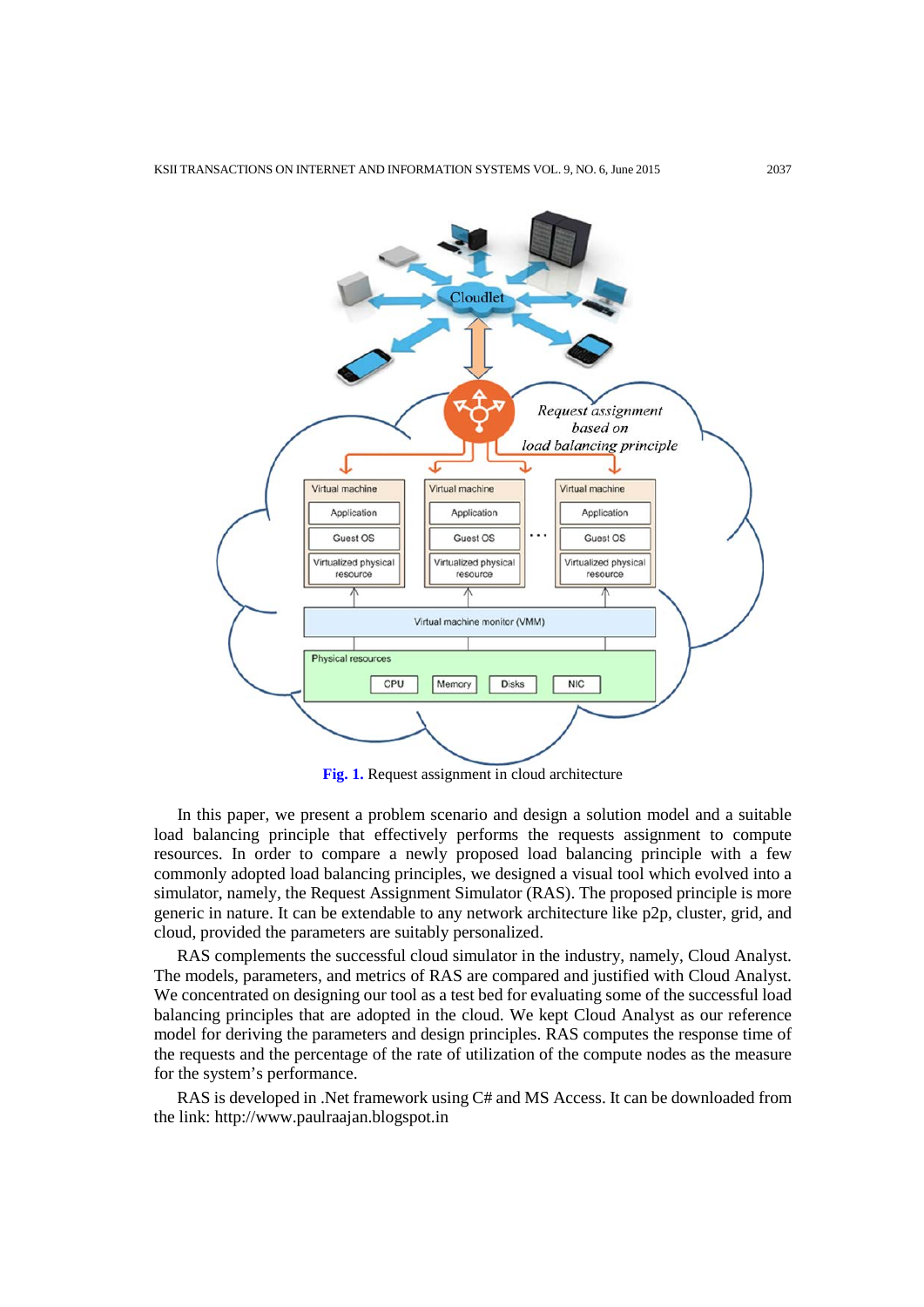The rest of this paper is organized as follows: Section 2 lists the related work. Section 3 introduces a problem scenario, architectural design of the components, used parameters, details about experimental setup, and significant features of our model. Section 4 concludes the paper and provides direction for future works.

## **2. Related Work**

Until recently, there were only a few works in the realm of the development of simulators that focused on evaluating the behavior of large-scale distributed systems. A few such studies evolved with a handful of simulation tools for clusters, P2P systems, and grids, and these became the pioneering works that paved the path for the development of cloud simulators.

GridSim is a Java-based simulation toolkit designed to evaluate the performance of large-scale distributed systems typically fit for grid environments [8]. GridSim model request collection, creates a task pool, configures a resource panel, and schedules tasks with resources. CloudSim is a Java-based simulator that is built on top of GridSim toolkit's framework [9]. CloudSim is the pioneer in simulation platform, which supports modeling, simulation, and experimenting on cloud computing architectures. It is an effective simulator that provides better modeling features for large-scale computing environments. It includes configuring data center resources, virtual machine management, detailed network parameters, service broker and scheduling policies, tasks assignment between hosts and virtual machines, and a detailed performance evaluation of the system. CloudSim is a better fit for IaaS, PaaS, and SaaS of the service provider's infrastructure.

A cluster scheduler simulator can be used to model and equate different cluster scheduling strategies [10]. It simulates the generation of workloads from different clusters using empirical parameter distributions, scheduling and executing jobs using discrete event creators, and analyzing performance metrics. iCanCloud is a cloud simulator aimed to evaluate the trade-offs between cost and performance of a given scenario experimented with a specific infrastructure setup [11]. This simulator platform includes provisioning of cloud brokering policies, customizable virtual machines, configurations for a wide range of storage systems, and a user-friendly GUI for launching experiments extended with generating graphical reports.

GroudSim is an event-based simulator focused on IaaS [12]. It provides a comprehensive set of features like calculation of costs, job processing on computing resources, and load distribution on resources. TeachCloud is a modeling and simulation environment for cloud computing [13]. Learners can experiment with data centers, computing elements, networking, Service Level Agreement (SLA) constraints, and virtualization.

CloudAnalyst is a visual evaluation and modeling simulator that leverages the features of the CloudSim framework with an extension of some capabilities [14]. This simulator is developed to simulate large-scale distributed computing environments with the objective of studying the behavior of cloud applications under various deployment configurations. CloudAnalyst provides a visual platform for developers to understand more about configuring cloud infrastructures. Users can also set up a scenario with the goal of optimizing the application performance by suitably opting the service broker and load balancing strategies.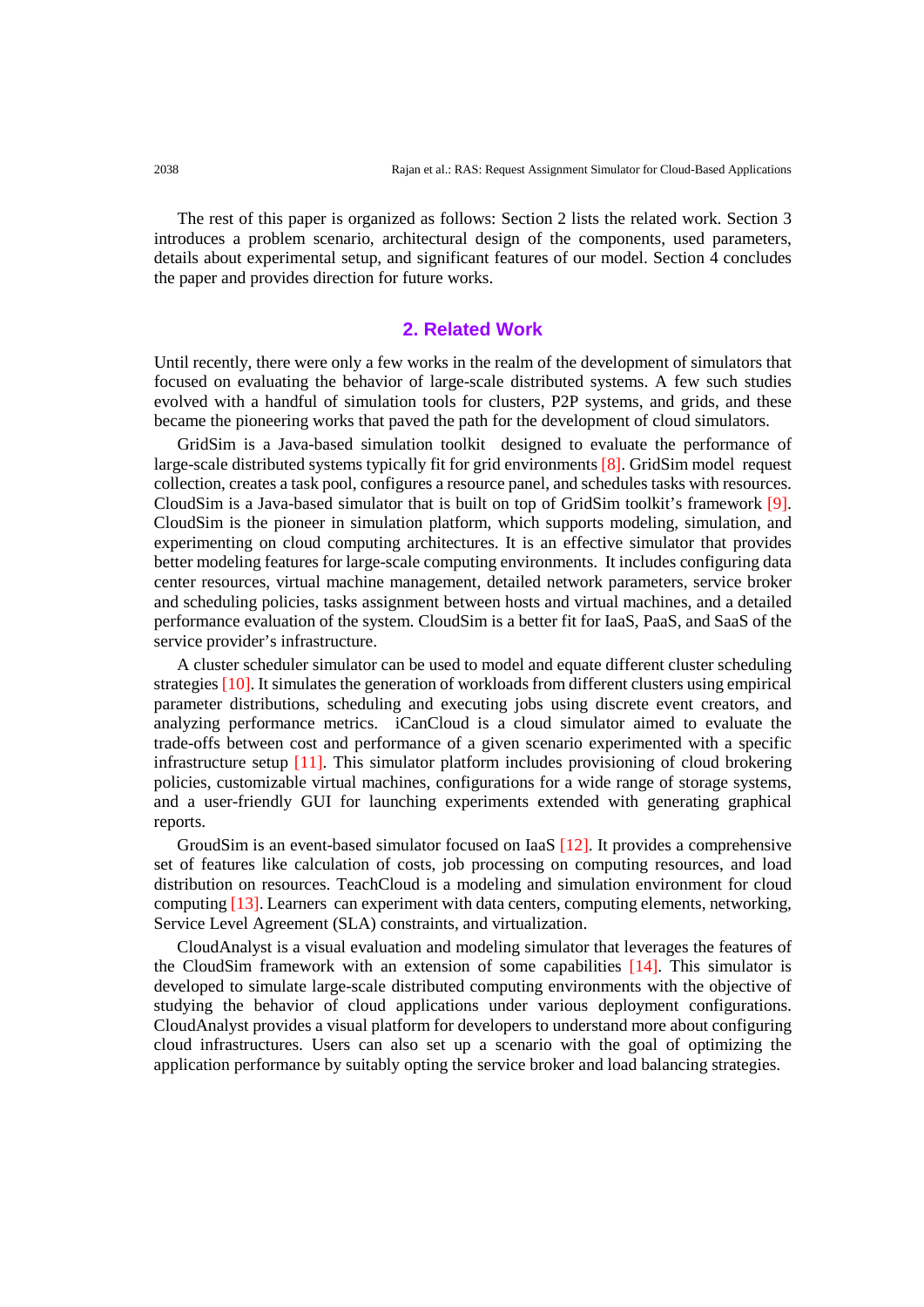# **3. Request Assignment Simulator (RAS)**

#### **3.1 Request assignment in cloud**

Request assignment involves job scheduling policies that control the order in which the tasks are allotted with the computing resources [15]. It is a process of allocation of required resources to the tasks under real constraints. This process plays a vital role in High-Performance Computing (HPC) and aims to achieve quality of service through the overall performance of a system as seen by users. A good request assignment policy makes a trade-off between customers' satisfaction and resource utilization at cheaper costs.

Load balancing principles are effectively used in the request assignment process through which the workload is distributed across amalgamated computing resources, such as computers, network links, central processing units, and storage elements [16]. There are different load balancing principles adopted to achieve objectives such as maximizing resource utilization and throughput, minimizing response time, and avoiding overload on any one of the resources.

#### **3.2 Scenario**

Consider a web service provider who offers different services through the Internet. Due to economic and administrative reasons, they want to shift their IT infrastructure to the cloud. Their IT infrastructure requirement mainly includes compute resources like processors, disks, and storage. The cloud infrastructure provider offers different configurations of computing resources with varying price plans. Therefore, an IT architect of the web service provider has to wisely choose the best infrastructure plan which should not be over or under provisioned as well as economical to the company. We illustrate this scenario in the following case study:

www.reverso.net/ is a famous online language solution provider offering services like language translations, grammar check, and spell check [17]. Reverso receives global requests for their web services. Each web service provided by Reverso is variable in size and processing time. The processing time is not the same for all services, but varies according to users' requests. For example, the processing time for a user who has requested a language conversion service for thousand words will be different from a user who requested the same service for ten thousand words. It is similar to comparing a service that sorts ten numbers and requires different processing time and memory to a service that sorts ten thousand numbers.

If Reverso wants to subscribe IT infrastructure from the cloud provider Amazon EC2, it would need to estimate the required virtual server reserved instances [18]. "How many virtual boxes are needed?" can be better answered if one knows "how much each virtual box can give."

### **3.3 Design principles**

We attempt to answer the second part of the question with our proposed model. Our model is designed with the following principle: Each compute node alias virtual server instance is configured with processor(s), memory, the maximum number of connections it can support, bandwidth, operating system, etc. Based on the requests, the services are instantiated in the compute nodes. The instantiation of the requests is restricted by the load and storage limitations. Therefore, the assignment of requests to the compute nodes is subjective to the capacity constraints. When there is a restriction on the requests accommodation with the compute nodes, there is a need for prioritization of requests. Requests grouping may be based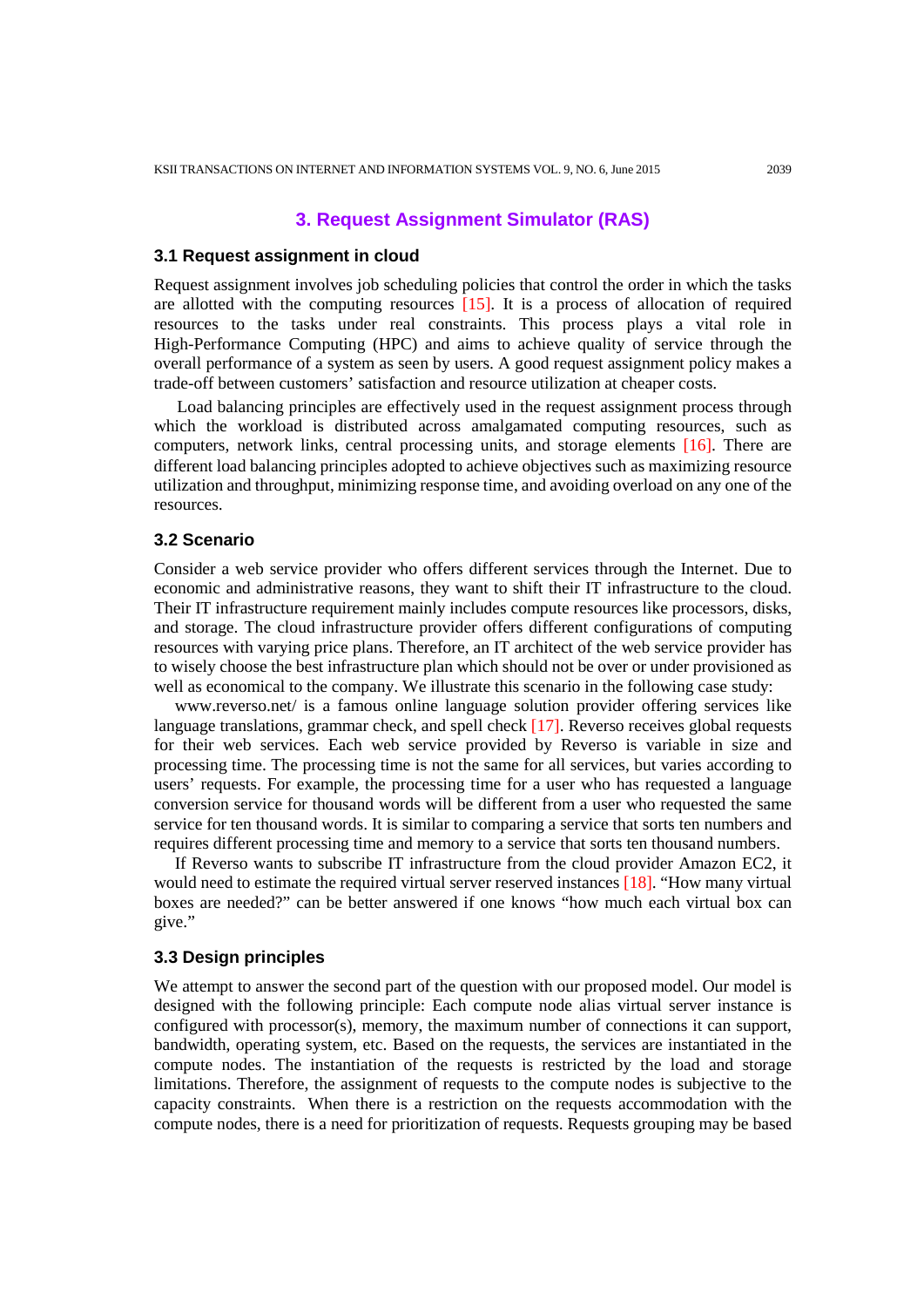on the requested service or weightage of the service or by the category of the users. The global requests need to be geographically grouped and assigned to the proximate data center.

We canonically describe the model as follows: There are services available as data items *I = {i1, i2,.….ij}*. Each data item *ij* attains a value *pj* based on its demand. There are compute nodes  $N = \{n_1, n_2, \ldots, n_l\}$  that process the requests. Each node is configured with its maximum storage capacity *Si* and load capacity *Lj*, which indicates the maximum number of sessions that a node can serve simultaneously. There are requests  $R = \{r_1, r_2, \ldots, r_i\}$  at time quantum *ti*. Each request *ri* seeks a particular data item *ij*. The goal is to assign the requests to nodes with the objective of maximizing the total value earned by the nodes subject to the capacity constraints.

RAS supplements the model proposed in Cloud Analyst, a cloud test bed that has attracted the attention of many academicians and researchers in recent times. In our model, we used the parameters as they are meant to be in Cloud Analyst or with some alterations, ensuring that both the simulators yield the same result for a given scenario. The output metrics mainly focus on the request's response time and resource utilization factors [19].

#### **3.4 Need for simulator**

The described scenario in Section 3.2 has been a common and challenging issue for many mid-ranged companies in recent times. There are easy methods to measure the yielding of a system, but it is difficult to estimate which will yield favoring results. Setting up a distributed environment on the Internet and then performing experiments to test a research and development problem is a costly affair.

We implemented the proposed model described in Section 3.3 and a simulation tool, namely, Request Assignment Simulator (RAS), evolved. RAS is a customizable, user-friendly tool capable of simulating the process of request assignment on a large-scale distributed computing environment. RAS is modeled to fit into any cloud architecture, particularly the IaaS cloud model. This simulator can be a test bed tool for any web service provider planning to subscribe for IaaS. Assuming that the objective of the web service provider is to achieve maximization of resources, these kinds of simulators can help to derive a rough estimation of the performance in terms of resource utilization and response time.

#### **3.5 Components of RAS**

The following are the constituting components of RAS, which simulate cloud-based architectures:

**User Base:** Region classification and user profile maintenance are the two major objectives of this module. User base simulates the creation of the user, region, and their requesting service with time stamp. RAS categorizes the world into six zones with each continent representing a zone. Each request is generated along with the zone identification, using which the user is grouped. A single user can make any number of requests, but each request is considered as a separate job. The user base module derives consolidation of the requests with time quantum, averages the requests, enumerates requests' peak time, requests' peak region, ranking the services, and traffic pattern.

**Cloudlet:** Users' requests are grouped together, and this is termed as a Cloudlet [20]. Each cloudlet is consolidated for a time quantum. A Cloudlet maintains the details of the requesting service, arrival time of the request, size of the requested service, and user identification. Each request is generated with random process time. Requests are queued based on a first-come, first-served principle.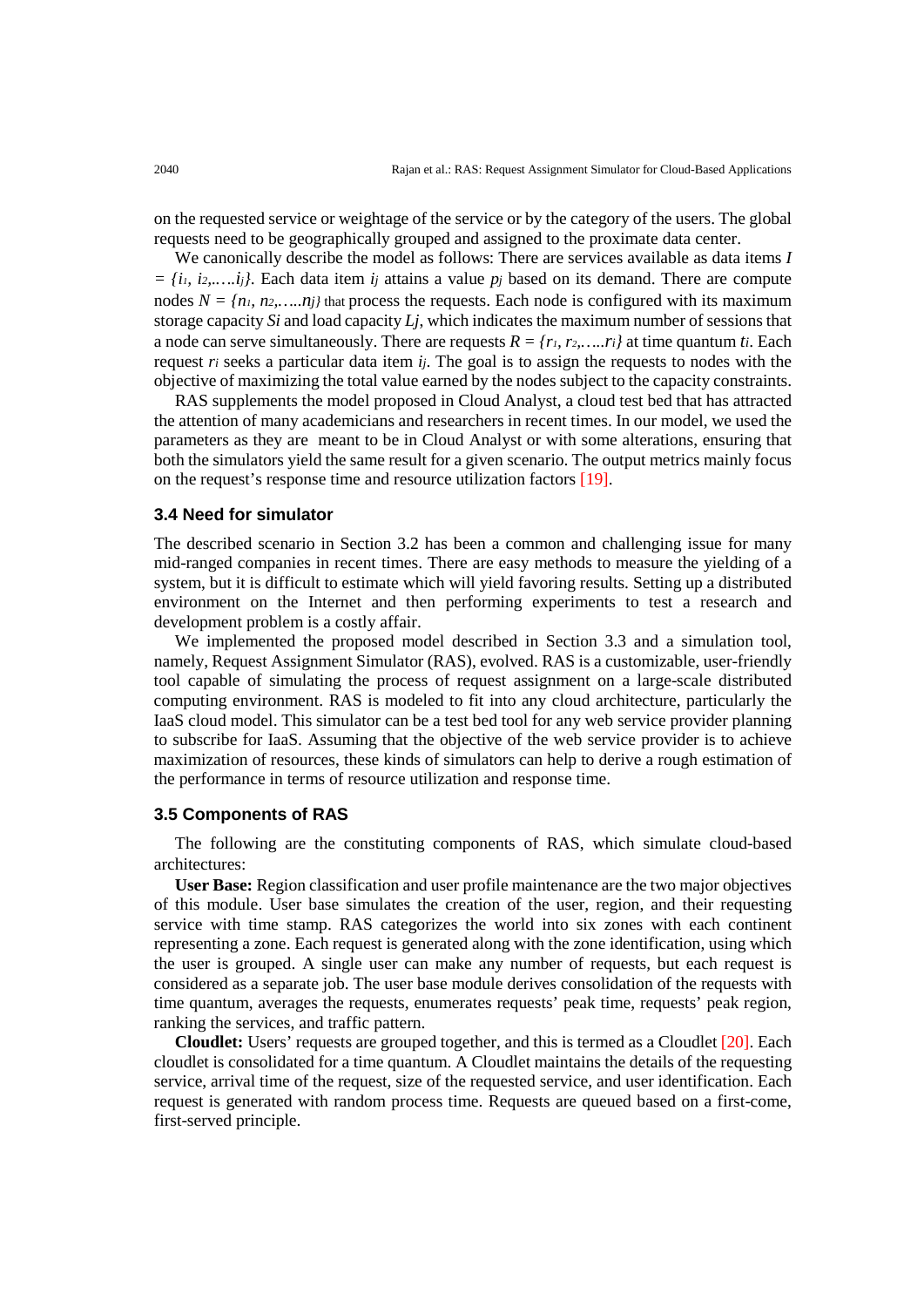**Cloud Dashboard (CD):** This is the main configuration setup panel that simulates the distributed resource management controller in cloud architectures. It models the resources spread across data centers, networks, virtual machines, and physical hardware components in the cloud. CD includes the following structural elements:

- **(a) Data center profile:** Each data center is characterized by its identification number, name, and bandwidth.
- **(b) Services:** This component models the services available in the data store. Each service is configured with its size and unique identification. The data store is modeled as an object repository, and each object is instantiated whenever there is a request. A service is ranked based on the demand pattern. Demands for services are randomly generated, which automatically reconfigures its ranking.
- **(c) Virtual machine (VM) profile:** This profile maintains virtual machines configuration summary mounted on each physical machine. It includes a number of VMs, VM ids, image sizes, memory capacities, architectures, operating systems, as well as a number of connections that it can handle in parallel.
- **(d) Network metric:** This is modeled as a matrix representing connection costs between different zones.

CD serves as a master configuration panel. RAS lists the parameters that are pertinent to assess the performance of the system. The user has to assign the values for the parameters and set up the configuration. Load balancing principles are influenced by some of the impacting parameters arising from different aspects of cloud systems [21]. **Table 1** shows the list of the identified parameters and their description that are used in RAS. We have chosen only a few parameters that have a high impact on the system and that also suitably fit our proposed model.

| <b>Domain</b>  | <b>Description</b><br><b>Parameters</b> |                                                                     |  |  |  |
|----------------|-----------------------------------------|---------------------------------------------------------------------|--|--|--|
|                | UB_Prox                                 | Geographical grouping of users with a data center                   |  |  |  |
| User           | Node_Policy                             | Neglecting a request by a data center                               |  |  |  |
|                | User_Prefer                             | User's selection for a specific data center                         |  |  |  |
|                | NW_Traffic                              | Rate of data transfer per time unit that changes from time to time  |  |  |  |
| <b>Network</b> | NW_Conn_Cost                            | Transmission latency and data transfer delay between the nodes      |  |  |  |
|                | NW_BW                                   | A hypothetical measure of the rate at which the data is transferred |  |  |  |
|                |                                         | from one point to another in a given unit of time                   |  |  |  |
|                | Load_Cap                                | Maximum number of sessions a node can accept                        |  |  |  |
| Node           | Mem_Cap                                 | Maximum memory size of a node                                       |  |  |  |
|                | Proc_Arc                                | Processor type                                                      |  |  |  |
|                | Fail_Node                               | Event of failure of a node                                          |  |  |  |
|                | Suit_Proc                               | A service suitable for a processor to process                       |  |  |  |
|                | Suit_OS                                 | A service suitable for an OS to process                             |  |  |  |
|                | No_Reqs                                 | Demand for a service at time ti                                     |  |  |  |
| Requests       | <b>Size</b>                             | Size of a requested service                                         |  |  |  |
|                | Process_Time                            | Amount of time the node spends on a request                         |  |  |  |
|                | Queue_Size                              | Number of requests waiting for the resource assignment              |  |  |  |

|  |  | <b>Table 1.</b> List of parameters used in RAS |  |  |  |
|--|--|------------------------------------------------|--|--|--|
|--|--|------------------------------------------------|--|--|--|

**Strategy Assembly (SA):** SA lists a set of load balancing principles, each favoring different objective functions. An objective function intends to achieve the goal in terms of performance metrics, whereas load balancing is the key principle that determines the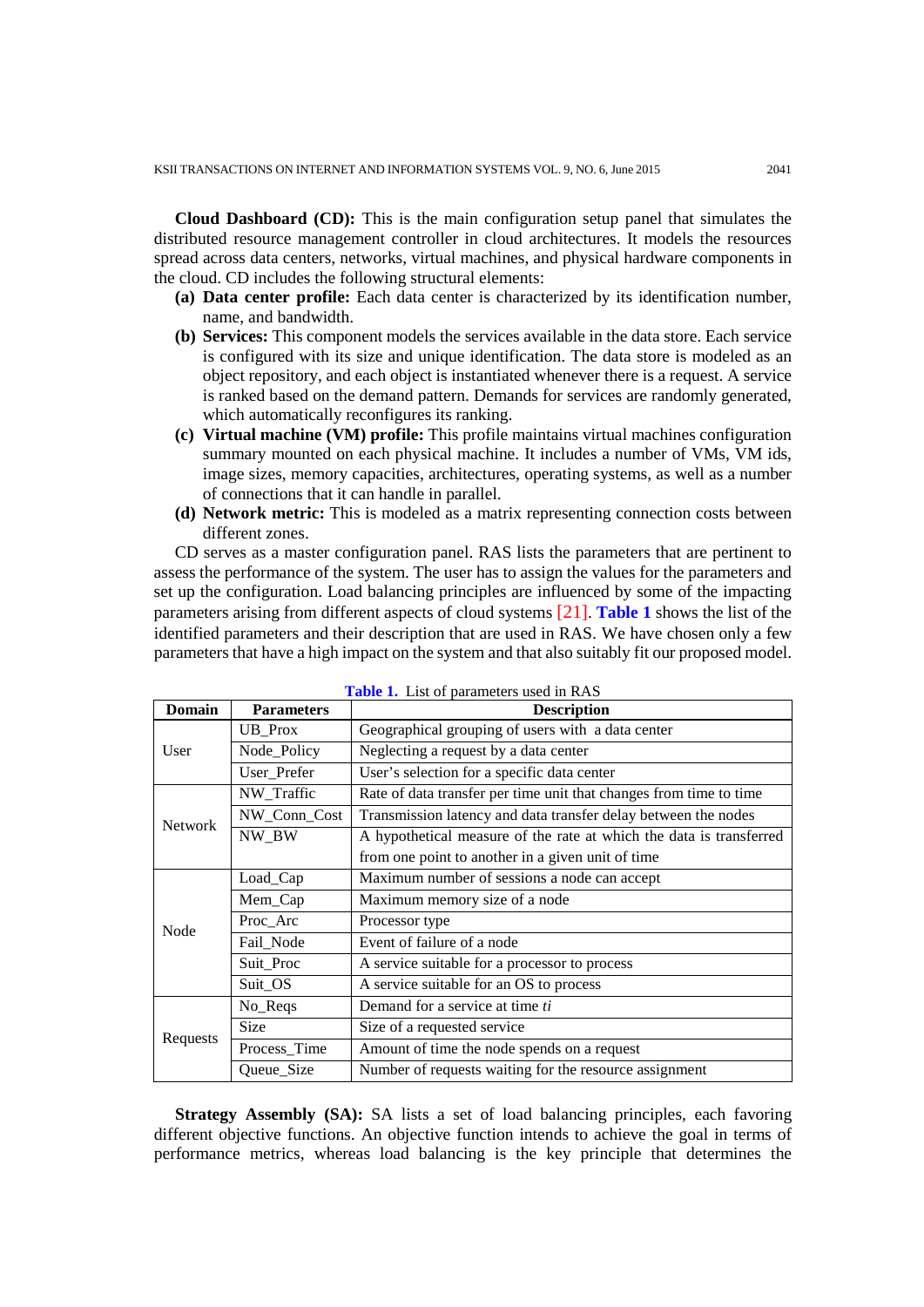performance. In RAS, the user has to choose his preferred principles for an experiment.

RAS supplements the load balancing principles of Cloud Analyst and also accommodates other principles. Apart from the conventional load balancing principles listed in the strategy assembly, we included a new strategy, namely, the capacity proportioned load balancing principle. In essence, this principle assigns requests to each computing node based on its capacity. By selecting different principles for the same set of input and configuration, users can visualize how the performance varies.

The following list gives the category of load balancing principles experimented in RAS:

- a. Random assignment:
	- 1. Random nodes with random requests
	- 2. Pre-ordered nodes with random requests
	- 3. Randomly pre-ordered nodes
- b. Round robin:
	- 4. Ordered circular with max load capacity
	- 5. Ordered circular with min load capacity
	- 6. Ordered circular with max storage capacity
	- 7. Ordered circular with min storage capacity
- c. Throttled load balancing:
	- 8. Max load capacity with random requests
	- 9. Max storage capacity with random requests
	- 10. Max requests with max load capacity
	- 11. Max requests with min load capacity
	- 12. Max requests with max storage capacity
	- 13. Max requests with min storage capacity
	- 14. Max load capacity
	- 15. Min load capacity
	- 16. Max storage capacity
	- 17. Min storage capacity
- d. Equal requests split load balancing:
	- 18. Equal requests with pre-ordered nodes
	- 19. Equal requests with max load capacity
	- 20. Equal requests with min load capacity
	- 21. Equal requests with max storage capacity
	- 22. Equal requests with min storage capacity
- e. Capacity proportioned load balancing:
	- 23. Equal load with pre-ordered nodes
	- 24. Equal load with max load capacity
	- 25. Equal load with min load capacity
	- 26. Equal load with max storage capacity
	- 27. Equal load with min storage capacity

**Request Assignment Table (RAT):** Once the cloud dashboard is configured with appropriate values, RAS executes the chosen load balancing principles. Successful execution results in the generation of the Request Assignment Table. This table assigns the job pool to VM pool subjective to capacity constraints.

RAT is not a job schedule for the compute nodes, but it keeps track of the assignment of compute node as soon a request has been allotted. The cloud resource manager is responsible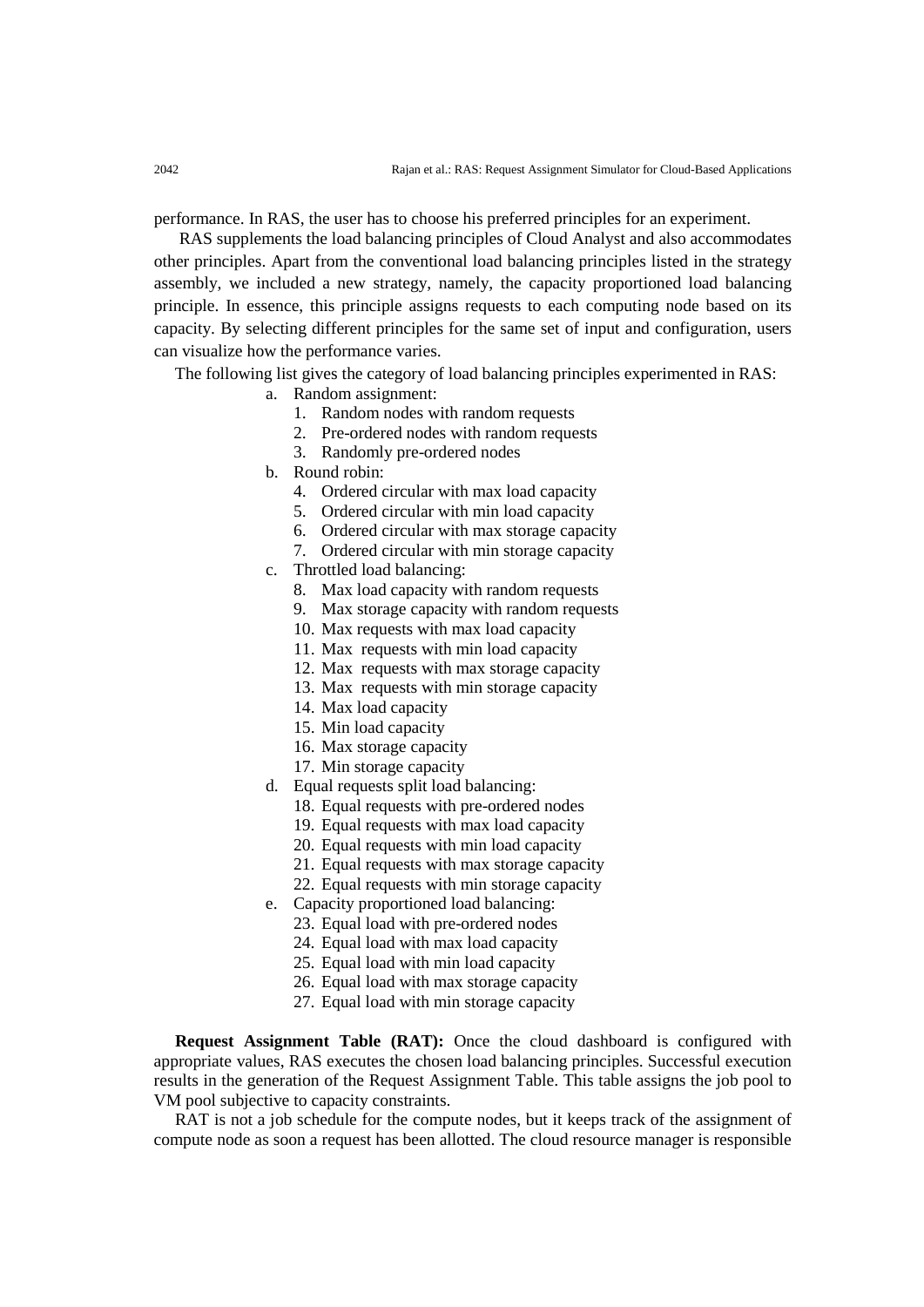for resource allocation and actual execution of tasks. Task tracker, a component of CRM, monitors the execution of the tasks by the computing environment [22]. Whenever there is a change in the cloud infrastructure, CRM updates the Cloud Dashboard.

**Performance Evaluator:** Some of the objective functions of load balancing principles are to maximize resource utilization, minimize response time, and minimize cost. The RAS model strives to attain maximized resource utilization with a minimized response for prioritized services. The performance evaluator in RAS computes various metrics to assess the performance of the system for a given configuration setup. We consider each VM as a compute node and the current rank of the service as the value. Experiments were conducted repeatedly with the same setup and then the results were consolidated. **Table 2** shows the list of performance metrics calculated for each experiment. **Fig. 2** presents the sequence diagram that depicts the interaction of the components of RAS organized according to time.

**Table 2.** Parameters used for assessing the performance

| <b>Calculated parameter</b>                    | <b>Calculation</b>                                |  |  |  |  |
|------------------------------------------------|---------------------------------------------------|--|--|--|--|
| Response time                                  | Request's service start time                      |  |  |  |  |
| Wait time                                      | Request's service start time – Arrival time       |  |  |  |  |
| Average wait time                              | $\Sigma$ Wait time / Total number of requests     |  |  |  |  |
| Turnaround time                                | Process time $+$ Waiting time                     |  |  |  |  |
| Average turnaround time                        | $\Sigma$ Turnaround time / Number of requests     |  |  |  |  |
| Total value earned by a node                   | Service * value / Number of services              |  |  |  |  |
| % of total value earned by a node              | $\Sigma$ Item * value * 100 / Number of requests  |  |  |  |  |
| Total value earned by a node against Itemn     | Itemn * value / Number of requests                |  |  |  |  |
| % of Total value earned by a node against Item | $\Sigma$ Itemn * value * 100 / Number of requests |  |  |  |  |



**Fig. 2.** Architecture of RAS components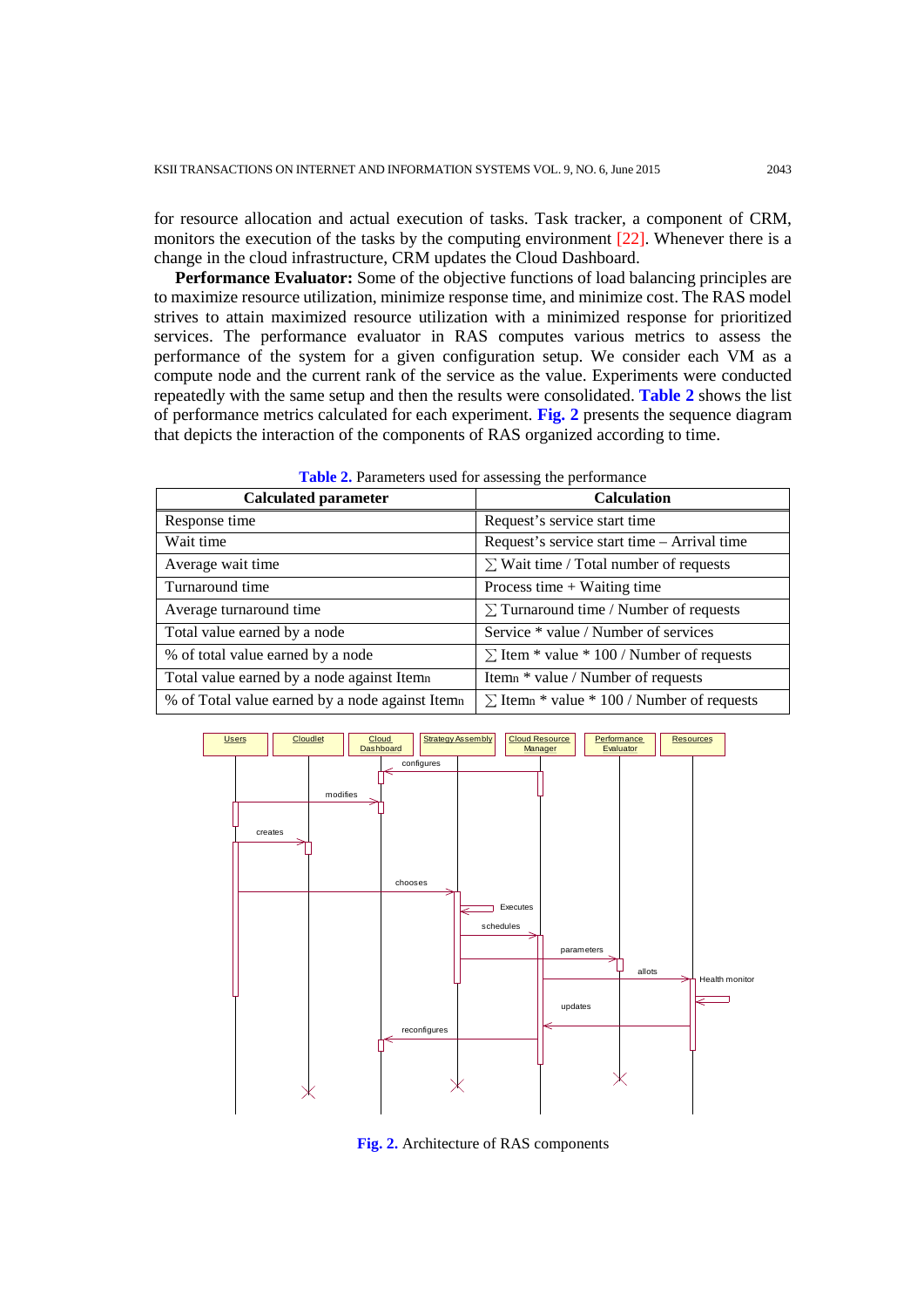#### **3.6 Method of performance evaluation**

The performance evaluation is carried out in two phases. Phase 1 quantifies the capacity of a node using the z-score method. The z-score is a statistical measurement of an observation's relationship to the mean in a group of observations [23]. Using this value, we calculate requests proportion for each compute node. For the performance comparison, we keep capacity proportioned principle as the scale to assess the relative performances achieved by other principles. Phase 1 calculation is shown below:

**Step I:** Find Mean *(µ)* & Standard deviation *(σ)*

$$
\mu = \frac{\sum X_i}{n} \tag{1}
$$

$$
\sigma = \sqrt{\frac{Xi - \mu}{n - 1}}
$$
 (2)

where *Xi* is each value of observed parameter and *n* is the number of values. **Step II:** Calculate z-score *(Z)*

$$
Zi = \frac{Xi - \mu}{\sigma} \tag{3}
$$

**Step III:** Find the z-score from the standard normal table.

A standard normal table or Z-table is a mathematical table for the values of Φ, which are the values of the cumulative distribution function of the normal distribution. We map Z-value in the Z-table to get a numeric value.

**Step IV:** Convert Z-score into a percentage  $(\mathbb{Z}^{\text{per}})$ 

$$
Z^{per} = Z \times 100 \tag{4}
$$

**Step V:** Calculate requests' split percentage *(Si)*

$$
P = \sum Z^{per} \tag{5}
$$

Let R be the total requests for a service A:

$$
Si = \sum_{i=1}^{n} \frac{R * Z i^{per}}{P}
$$
 (6)

**Step VI**: Compute the performance by consolidating the handling capacity factor and average response time as follows:

$$
Min(A) = \sum_{i=1}^{n} (Ei - Si) \tag{7}
$$

$$
Min(B) = \sum_{i=1}^{n} (r_{i(stat \, time)} - r_{i(arrival \, time)}) \tag{8}
$$

where *A* is the handling capacity factor, *B* is the average response time for the total requests, *E* is the number of requests expected to be served by a compute node that is computed by phase 1, *n* is the number of computing nodes, *R* is the total number of requests, and *S* is the number of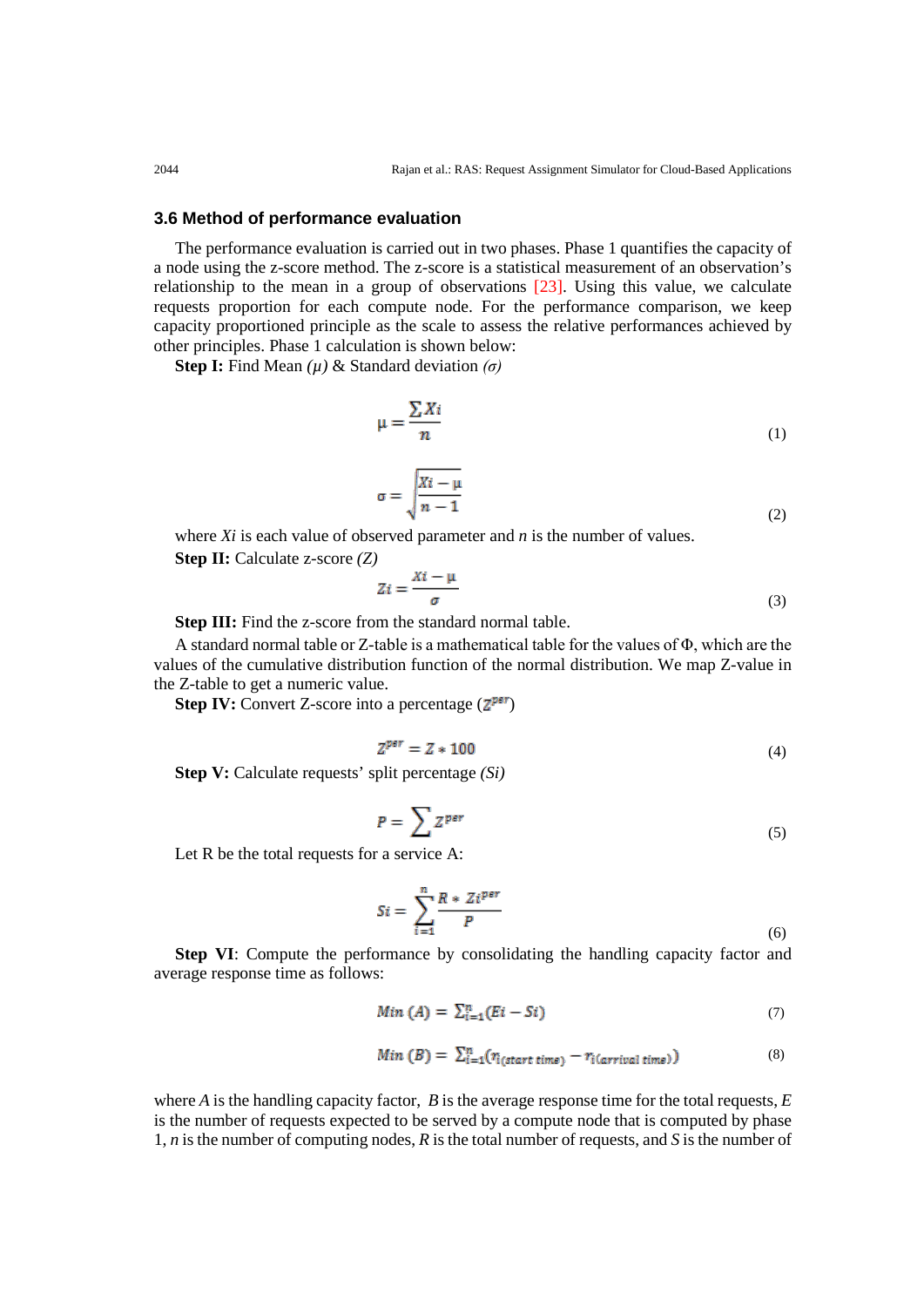requests actually served by a compute node.

Thus, we calculated the resource utilization factor and average response time. The goal is to identify the principle that maximizes the resource utilization and minimizes the response time of the requests.

**Performance comparison:** Since handling capacity factor and response time are inversely proportional to the system's performance, we conclude that the principle that yields the minimum value for the above-said parameters are the most efficient ones. The user has to make a trade-off between the objective functions to choose the suitable load balancing principle.

#### **3.7 Features of RAS**

**Dedicated scheduler tool:** Even though there are many contributions on load balancing principles in the cloud, only a few works are focused on scheduler simulators. From the literature review, the authors are confident that RAS is one among the pioneer works in RAS tools.

**Graphical User Interface:** The front end of RAS is designed in a user-friendly manner facilitating the user to execute experiments in a comfortable manner. After setting up the initial configurations in the dashboard, the RAS wizard assists the user to execute the experiment in a step-by-step method making the process transparent and clear.

**Easy configurability:** Setting up the configurations for an experiment is made easy because the tool is essentially interactive. Default value setup and metrics for the parameters gives better clarity for the user to input. Before execution of the scheduling strategies, the user is presented with a consolidation of configuration setup. Therefore, a user can concentrate on the system's performance instead of worrying on how to make it perform. **Fig. 3** presents a configuration panel of RAS.

**Random generation of inputs:** Automatic generation of user base and cloudlet emulates how the requests are originated in the cloud. The user also has the provision to set the value range for the parameters.

**Repeatability of experiments:** Each experiment is saved with a unique identification, which enables the user to open a particular experiment at any time. The configuration setup can also be changed, and the experiment can be executed once again. This feature allows the user to evaluate the impact of the changes that he made with the system. **Fig. 4** presents the strategy assembly of RAS for an experiment.

**Support of different formats of input and output:** Cloudlets can be created either by random generation or by importing the input data file in .txt, .xls, and .arff formats. Similarly, the output of the experiment is exportable in .txt, .doc, and .xls formats.

**Consolidation of results:** If the experiment is repeated for different cloudlets but with the same configuration setup, RAS cumulates the results in a single sleeve. When the experiment is executed repeatedly with varying request sizes, the performance evaluator computes various performance metrics to identify the order of favoring principles.

**Graphical output:** Wait time of the request, average wait time, response time, average response, turnaround time, average turnaround time, total value earned by a node, average value earned for a unit time, and percentage of resource utilization of the nodes are some of the metrics calculated by the Performance Evaluator. The comparison between these parameters is plotted graphically and presented in **Fig. 5**.

RAS wizard plots the chart as the final step of the experiment which helps the user to export data and plot it on a spreadsheet. RAS supports 53 different types of charts. Users can also export these charts.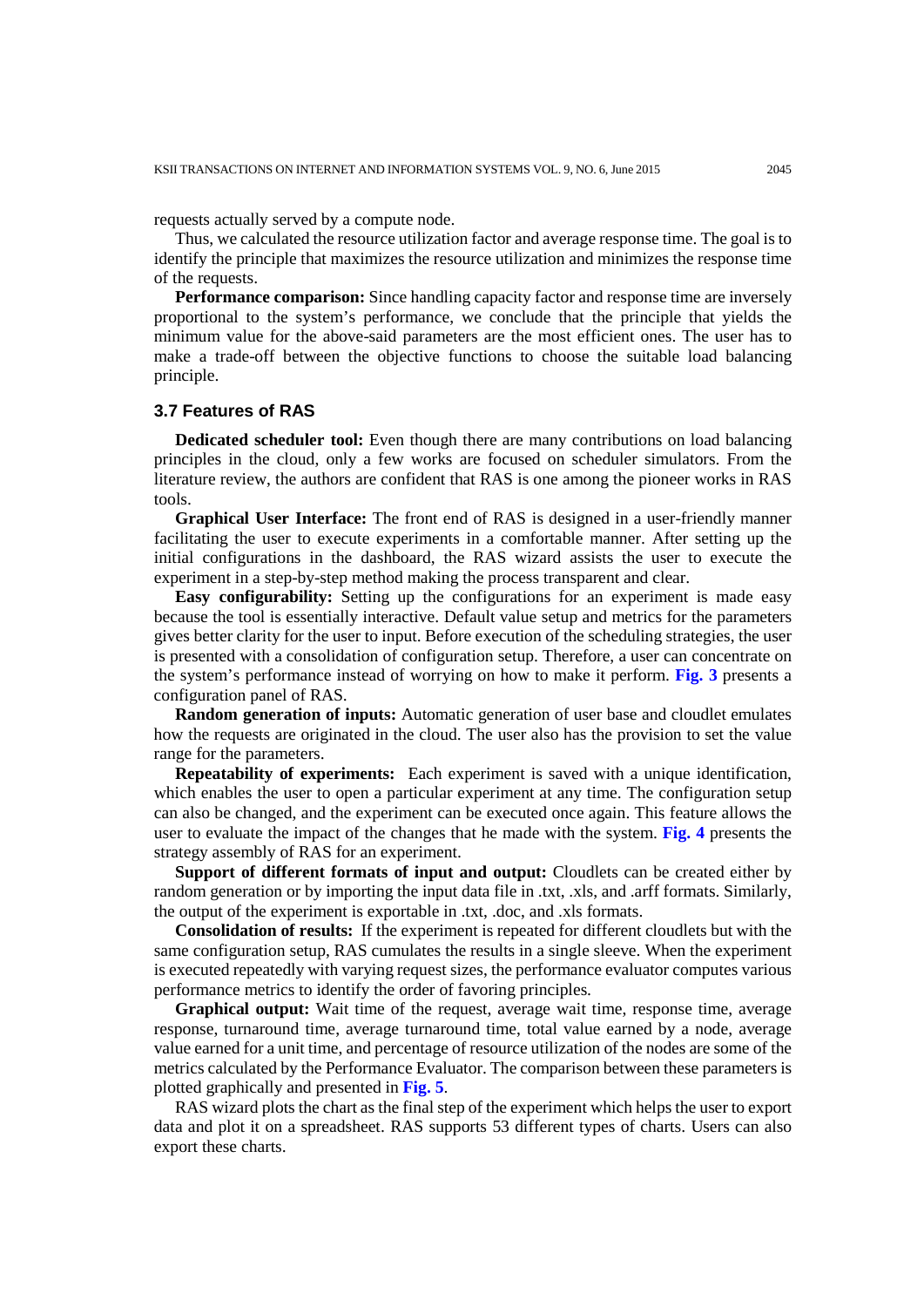

**Fig. 3.** Setting up the configuration in RAS

| <b>Wid</b><br>New Open<br>Random<br>Time<br>Experiment Wizard                | $\frac{66}{6}$<br>VM<br>Quantification<br><b>Experiment Setting</b> | Load balancing<br><b>Cutions</b><br>principle | 르<br>Home<br>Page       | 0<br>Delete<br>Event<br>Log<br>Tools |                |                |                          |                |                                                                    |           |
|------------------------------------------------------------------------------|---------------------------------------------------------------------|-----------------------------------------------|-------------------------|--------------------------------------|----------------|----------------|--------------------------|----------------|--------------------------------------------------------------------|-----------|
| Home<br>Test                                                                 |                                                                     |                                               |                         |                                      |                |                |                          |                |                                                                    |           |
| <b>Ed Export</b>                                                             |                                                                     |                                               |                         |                                      |                |                |                          |                |                                                                    | Event Log |
| Max requests to Max storage capacity<br>Max requests to Max storage capacity |                                                                     |                                               |                         |                                      |                |                |                          | $\blacksquare$ | Experiment ID: - 2<br>Entry and Stay Time Updated<br>Result loaded |           |
| Round robin with Max storage capacity                                        |                                                                     |                                               |                         |                                      |                |                |                          |                |                                                                    |           |
|                                                                              | LOAD                                                                | $LOAD-1$                                      | $LOAD-2$                | LOAD-3                               | LOAD-4         | LOAD-5         | LOAD-6                   | LOAD-7         | LOAD-8                                                             |           |
| Equal Requests With Pre-Ordered Nodes                                        | Disk Assigned                                                       | 10003                                         | 10003                   | 10003                                | 10003          | 10003          | 10003                    | 10004          | 10004                                                              |           |
|                                                                              | <b>PROCESSING</b>                                                   | PROCESSING-1                                  | PROCESSING-2            | PROCESSING-3                         | PROCESSING-4   | PROCESSING-5   | PROCESSING-6             | PROCESSING-7   | <b>PROCESSI</b>                                                    |           |
| Equal Load With Pre-Ordered Nodes                                            | Disk Assigned                                                       | 10001                                         | 10001                   | 10004                                | 10001          | 10004          | 10001                    | 10004          | 10004                                                              |           |
|                                                                              | RESULT                                                              | RESULT-1                                      | RESULT-2                | RESULT-3                             | RESULT-4       | RESULT-5       | RESULT-6                 | RESULT-7       | RESULT-8                                                           |           |
| Equal Load With Max Load Capacity                                            | Disk Assigned                                                       | 10004                                         | 10002                   | 10002                                | 10002          | 10002          | 10002                    | 10002          | 10002                                                              |           |
| Equal Load With Min Storage Capacity                                         | Time stamps of                                                      |                                               |                         |                                      |                |                |                          |                |                                                                    |           |
|                                                                              | LOAD                                                                | LOAD-1                                        | LOAD-2                  | LOAD-3                               | LOAD-4         | LOAD-5         | LOAD-6                   | LOAD-7         | LOAD 8                                                             |           |
|                                                                              | Entry time                                                          | $\overline{z}$                                | s                       | 9                                    | 10             | 11             | 12                       | 12             | 13                                                                 |           |
|                                                                              | Process time                                                        | $\mathbf{1}$                                  | $\overline{2}$          | $\overline{2}$                       | 3              | 3              | 3                        | $\ddot{a}$     | $\frac{1}{2}$                                                      |           |
|                                                                              | Response time                                                       | $\overline{7}$                                | s.                      | 10                                   | 12             | 15             | 18                       | 20             | 24                                                                 |           |
|                                                                              | Firish time                                                         | $\mathcal{I}$                                 | 9                       | 11                                   | 14             | 17             | 20                       | 23             | 27                                                                 |           |
|                                                                              | Wait time                                                           | $\circ$                                       | o.                      | $\overline{1}$                       | $\overline{2}$ | 4              | 6                        | s.             | 11                                                                 |           |
|                                                                              | <b>PROCESSING</b>                                                   | PROCESSING-1                                  | PROCESSING 2            | PROCESSING-3                         | PROCESSING-4   | PROCESSING-5   | PROCESSING 6             | PROCESSING.7   | PROCESSI                                                           |           |
|                                                                              | Entry time                                                          | $\overline{z}$                                | s.                      | 8                                    | 9              | 9              | 10 <sub>2</sub>          | 10             | 11                                                                 |           |
|                                                                              | Process time                                                        | $\mathbf{1}$                                  | $\mathbf{I}$            | 1                                    | $\overline{2}$ | $\overline{2}$ | $\overline{\phantom{a}}$ | $\overline{2}$ | 3                                                                  |           |
|                                                                              | Response time                                                       | $\overline{z}$                                | ã                       | 8                                    | 9              | $\overline{9}$ | 11                       | 11             | 13                                                                 |           |
|                                                                              | Firish time                                                         | $\overline{7}$                                | $\overline{\mathbf{g}}$ | 8                                    | 10             | 10             | 13                       | 12             | 15                                                                 |           |
|                                                                              | $+1$                                                                |                                               |                         |                                      |                |                |                          |                | ×                                                                  |           |

**Fig. 4.** Requests assignment with nodes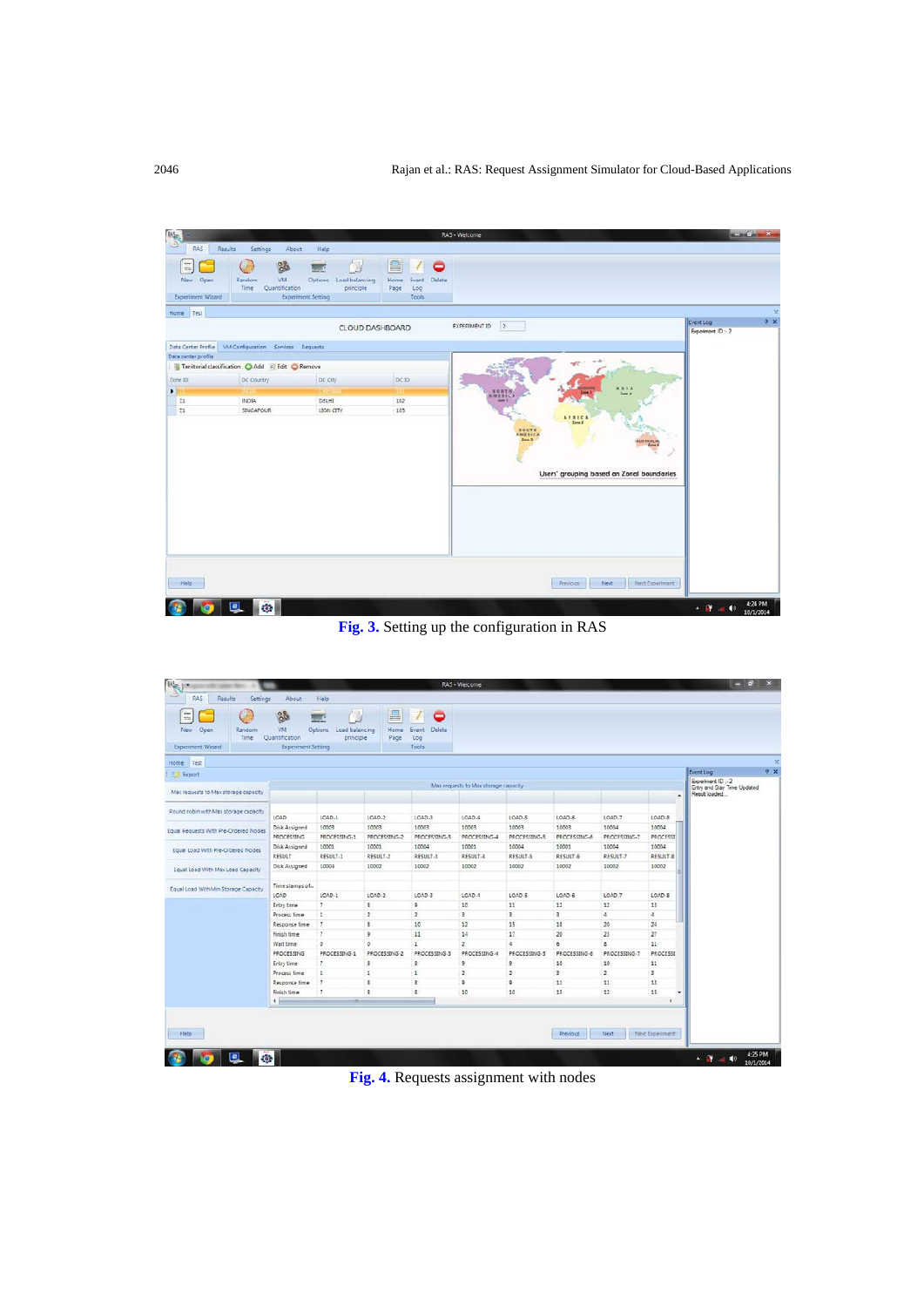# **4. Conclusion and Future Directions**

Although there has been significant progress in developing simulation tools in recent years, which demonstrates how cloud can be modeled and tested in its different thrust areas, RAS is the forerunner in the direction of dedicated simulation tools for the request assignment process, which evaluates the performance changes with respect to load balancing principles. To hypothetically study the nature of load balancing principles in a large-scale distributed computing environment, we modeled a simulator with an objective policy, impacting parameters and its principal constraints. We observed that the change in the load balancing principle and its influencing parameters has a significant impact on the system's performance. Experimental results identify the most fitting load balancing principle for the problem scenario, and the performances of other load balancing strategies are also compared. Therefore, the authors are confident that this tool will be a test bed for the academia and cloud designers who are focused on service broker policies.

The model presented in this paper focused on the server's perspective of achieving a higher rate of utilization with available resources. Achieving minimum response time or reducing the computing costs can also be the objectives. Identification and inclusion of new objective policies, parameters, and constraints will give more space and dimension to extend the existing model in future.



**Fig. 5.** Performance comparison of different principles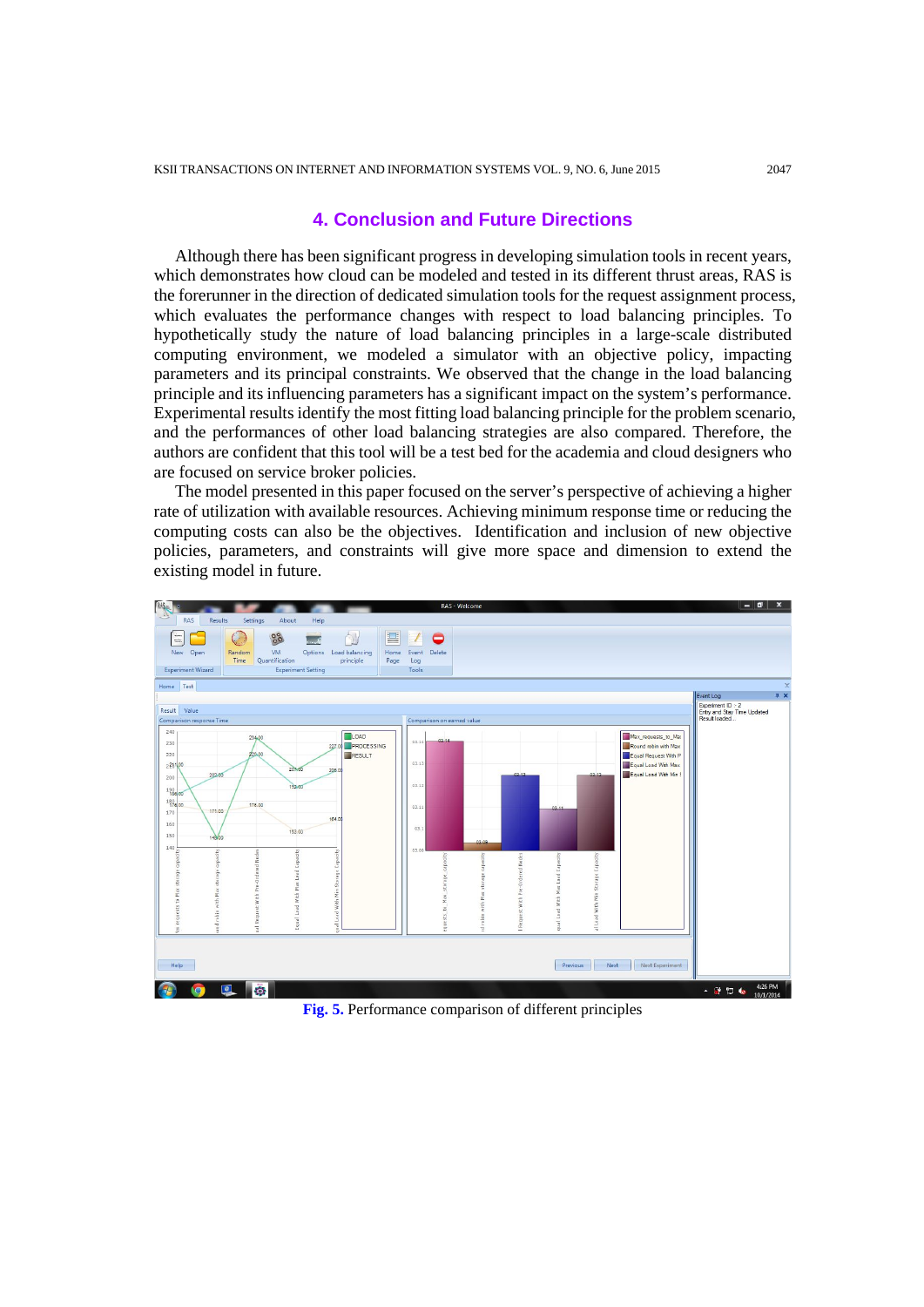#### **References**

- [1] M. Armbrust, A. Fox, R. Griffith, A. D. Joseph, R. H. Katz, A. Konwinski, G. Lee, D. A. Patterson, A. Rabkin, I. Stoica, M. Zaharia, "Above the Clouds: A Berkeley View of Cloud Computing," *Communications of the ACM Magazine, vol.* 53, issue 4, pp. 50-58, 2010. [Article \(CrossRef Link\)](http://dx.doi.org/10.1145/1721654.1721672)
- [2] A. Velte, T. Velte, R. Elsenpeter, *Cloud Computing, A Practical Approach,* McGraw-Hill Education, 2009.
- [3] Jinesh Varia, "Amazon Web Services Architecting for The Cloud: Best Practices," *http://media.amazonwebservices.com/ AWS\_Cloud\_Best\_Practices.pdf*, 2011.
- [4] K. Purdy, "How Google Apps works when actual people use it," *http://www.techrepublic.com/blog/google-in-the-enterprise/how-google-apps-works-when-actual -people-use-it/*, 2011
- [5] Rackspace Open Cloud Reference Architecture, *http://www.rackspace.com/knowledge\_center/ article/rackspace-open-cloud-reference-architecture*, 2013.
- [6] R. Buyya, J. Broberg, A. Goscinski, *Cloud Computing: Principles and Paradigms*, Wiley Press, New York, USA, 2011.
- [7] K. A. Nuaimi, N. Mohamed, M. A. Nuaimi, J. Al-Jaroodi, "A Survey of Load Balancing in Cloud Computing: Challenges and Algorithms," *Second Symposium on Network Cloud Computing and Applications (NCCA),* pp. 137-142, 2012. [Article \(CrossRef Link\)](http://dx.doi.org/10.1145/1721654.1721672)
- [8] R. Buyya, M. Murshed, "GridSim: A Toolkit for the Modeling and Simulation of Distributed Resource Management and Scheduling for Grid Computing, Concurrency and Computation: Practice and Experience (CCPE)," vol. 14, no. 13-15, pp. 1175-1220, USA, 2002.
- [9] R. N. Calheiros, R. Ranjan, A. Beloglazov, C. A. F. De Rose, R. Buyya, "CloudSim: A Toolkit for Modeling and Simulation of Cloud Computing Environments and Evaluation of Resource Provisioning Algorithms," *Software: Practice and Experience*, vol. 41, no.1, pp. 23-50, Wiley Press, 2011. [Article \(CrossRef Link\)](#page-0-0)
- [10] G. Ramos, Martins, "ClusterSim: a Java-based parallel discrete-event simulation tool for cluster computing," in *Proc. of IEEE International Conference on Cluster Computing,* pp. 401-410, 2004. [Article \(CrossRef Link\)](#page-0-0)
- [11] A. Núñez, L. Jose, Vázquez-Poletti, Agustin C. Caminero, Gabriel G. Castañé, Jesus Carretero and Ignacio M. Llorente, "iCanCloud: A Flexible and Scalable Cloud Infrastructure Simulator," *Springer*, *Journal of Grid Computing*, vol. 10, issue 1 , pp. 185-209, 2012. [Article \(CrossRef Link\)](#page-0-0)
- [12] S. Ostermann, K. Plankensteiner, R. Prodan, T. Fahringer, "GroudSim: An Event-Based Simulation Framework for Computational Grids and Clouds," in *Proc. of Euro-Par 2010 Parallel Processing Workshops,* pp, 305-313, 2010. [Article \(CrossRef Link\)](#page-0-0)
- [13] Y. Jararweh, Z. Alshara, M. Jarrah, M. Kharbutli, M. Alsaleh, "TeachCloud: A Cloud Computing Educational Toolkit," *International Journal of Cloud Computing (IJCC)*, vol. 2, no. 2-3, pp. 237-257, 2013. **[Article \(CrossRef Link\)](#page-0-0)**
- [14] B. Wickremasinghe, R. N. Calheiros, R. Buyya, "CloudAnalyst: A CloudSim-Based Visual Modeller for Analysing Cloud Computing Environments and Applications," in *Proc. of 24th IEEE International Conference on Advanced Information Networking and Applications (AINA)*, pp. 446-452, 2010. [Article \(CrossRef Link\)](#page-0-0)
- [15] Brucker, Peter, Scheduling Algorithms, *Operations Research & Decision Theory*, Springer, 5th Edition, 2007.
- [16] K. A. Nuaimi, N. Mohamed, M. A. Nuaimi, J. Al-Jaroodi, "A Survey of Load Balancing in Cloud Computing: Challenges and Algorithms," in *Proc. of Second Symposium on Network Cloud Computing and Applications (NCCA),* pp. 137 - 142, 2012. [Article \(CrossRef Link\)](#page-0-0)
- [17] Reverso web services, *[http://www.reverso.net/text\\_translation.aspx?lang=EN](http://www.reverso.net/text_translation.aspx?lang=EN)*.
- [18] Amazon EC2 services, *docs.aws.amazon.com/AWSEC2/latest/WindowsGuide/concepts.html.*
- [19] V. Vineetha, "Performance Monitoring in Cloud: Building Tomorrow's Enterprise," *http://www.infosys.com/engineering-services/features-opinions/Documents/cloud-performance-m onitoring.pdf*, 2012.